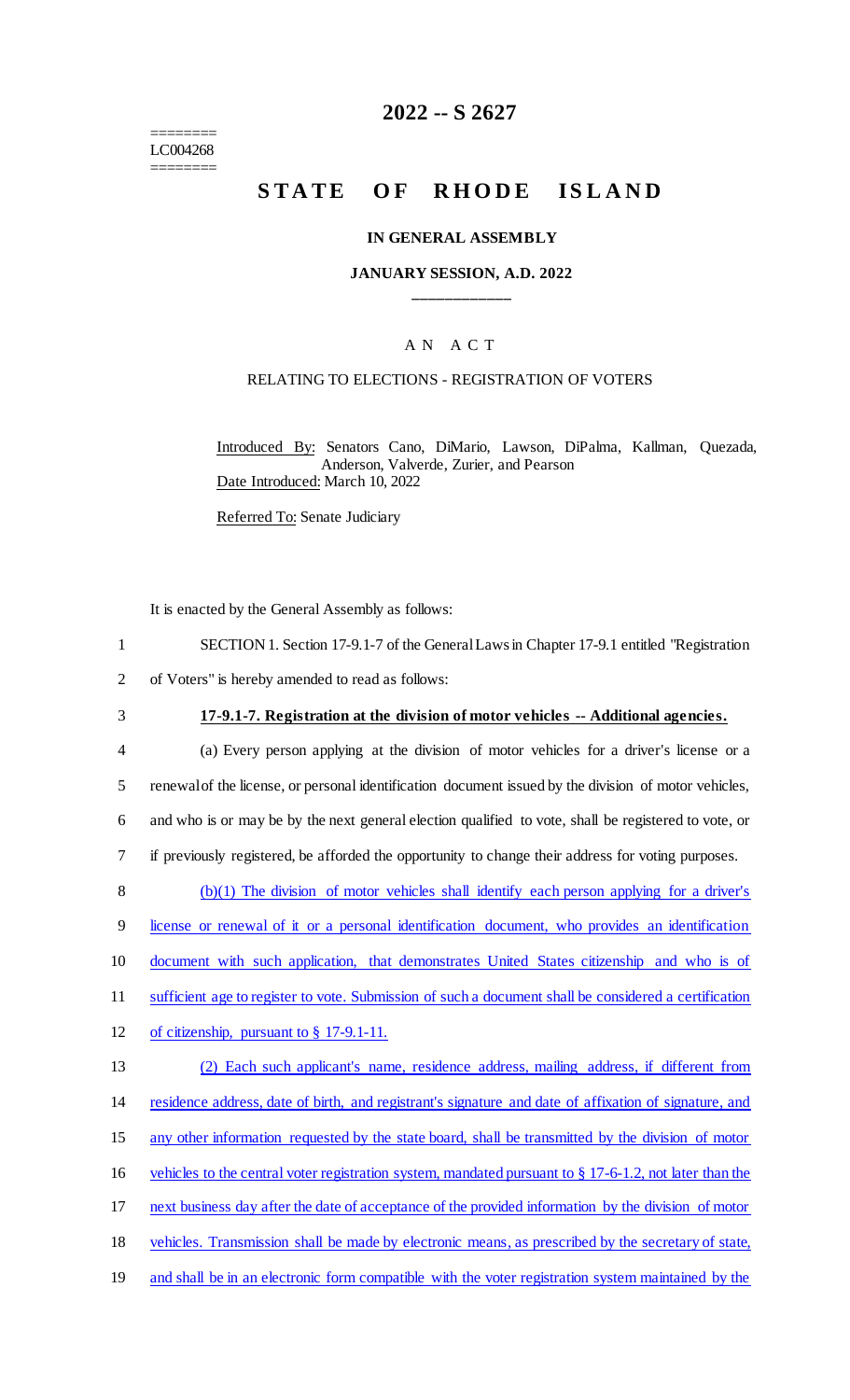secretary of state. The secretary of state shall determine, upon receipt of such record, if the person

2 is registered to vote at the address which appears on the electronic record, and if not, forward such

electronic record to the local board of the city or town of the applicant's residence.

 (3) The local board shall send by mail to each such applicant, a notice that the applicant shall be registered to vote or, if already registered, then the address on the registration record shall be updated. The notice shall include information on how the applicant may decline to become registered to vote or decline to update their registration address. Any applicant who does not so decline within fourteen (14) days of such mailing, shall be registered or the registration record shall be updated. The mailing required by this section, may be combined with an acknowledgement of registration or change of address, pursuant to § 17-9.1-25, and if so combined, shall serve as acknowledgement of registration or change of address if the recipient does not decline to register to vote within fourteen (14) days of such mailing. Any person who declines to register under this 13 subsection, shall be removed from the central voter registration system and deemed not to have 14 submitted an application to register to vote. (b)(c) The division of motor vehicles shall identify each person applying for a driver's license or renewal of it or a personal identification document, who provides an identification document with such application, that does not demonstrate United States citizenship, but does not demonstrate lack of United States citizenship, and who is of sufficient age to register to vote, and 19 shall provide such person with an application to register to vote. The application to register to vote must be offered simultaneously with the application for the driver's license or renewal of it or personal identification document. Division of motor vehicles employees must provide to applicants for driver's licenses, license renewal, or personal identification documents the same level of assistance and instruction with respect to the application to register to vote as is provided with respect to the application for driver's licenses, renewal of the license, or personal identification documents; provided, that one signature may be sufficient on the application for driver's license, renewal of the license, or personal identification document and the application to register to vote. 27 The applicant shall be afforded the opportunity to decline to certify their United States citizenship and choose to register to vote. If previously registered, the applicant shall be afforded the opportunity to change his or her address for voting purposes. In order to protect the privacy of those who do not wish to register to vote for any reason, the failure of an applicant for a driver's license or renewal of it or a personal identification document to register to vote may not be used for any purposes other than to determine the person's voter registration status.

33  $\left(\frac{e}{d}\right)(1)$  The voter registration application, pursuant to subsection (c) of this section, shall contain the registrant's name, residence address, mailing address if different from residence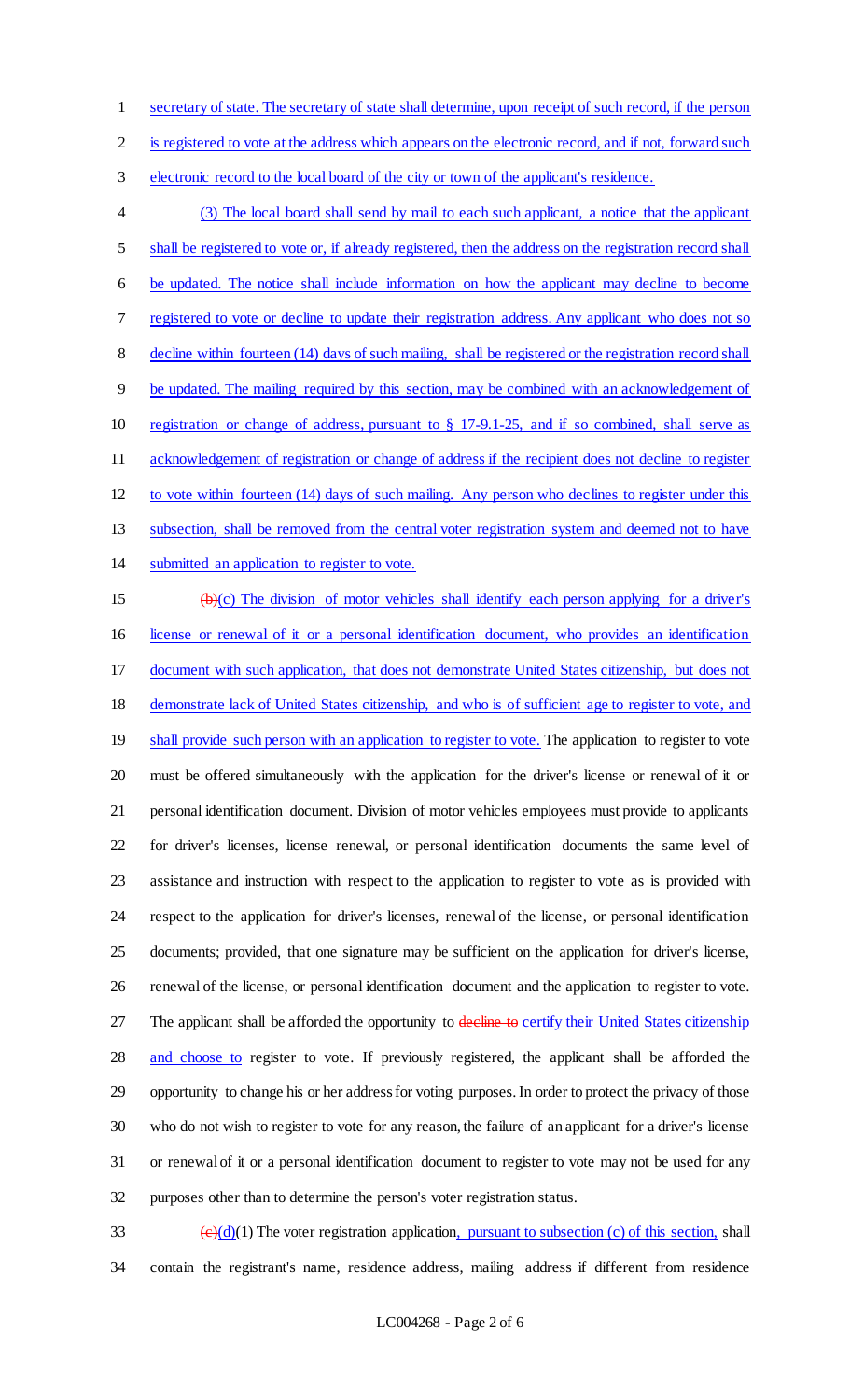address, date of birth, and registrant's signature and date of affixation of signature, and may include any other information, certifications, and declarations, including those made under the penalty of perjury, that may be required by the state board in order to administer a single and unified system of voter registration in accordance with applicable state and federal laws that shall enable duly registered voters to vote in all elections in their respective voting districts including, elections for federal officers. The voter registration application must also include, in print identical to that used in the attestation portion of the form, the following:

(i) The penalties provided by law for submitting a false voter registration;

 (ii) A statement that, if the applicant declines to register to vote, his or her decision will remain confidential and be used only for voter registration purposes; and

 (iii) A statement that, if the applicant does register to vote, information regarding the office or branch of the division of motor vehicles to which the application was submitted will remain confidential, to be used only for voter registration purposes.

 (2) It shall be the responsibility of the division of motor vehicles to print and to have available at all times a sufficient number of voter registration forms in order to carry out the provisions of this section.

 $(d)(e)$  The completed voter registration application, pursuant to subsection (c) of this 18 section, shall be transmitted by the division of motor vehicles to the central voter registration system mandated pursuant to § 17-6-1.2 not later than the next business day after the date of acceptance by the division of motor vehicles. Transmission shall be made by electronic means as prescribed by the secretary of state, and shall be in an electronic form compatible with the voter registration system maintained by the secretary of state.

 $\left(\frac{e}{f}\right)$  Any person who has fully and correctly completed an application to register to vote 24 at the division of motor vehicles <u>or whose record has been transferred, pursuant to subsection (b)</u> of this section, is presumed to be registered as of the date of the acceptance of the registration by the division of motor vehicles, subject to verification of the registration by the local board as provided in § 17-9.1-25.

 $(f)(g)$  Pursuant to § 17-9.1-11, the division of motor vehicles shall not transmit the voter 29 registration of any applicant who fails to certify that they are a citizen of the United States or provide an identification document that demonstrates citizenship. Any applicant who provides an identification document that demonstrates a lack of United States citizenship, shall not be offered 32 an opportunity to register to vote, and the division of motor vehicles shall not transfer the record of such applicant, pursuant to subsection (b) of this section.

 $\frac{1}{24}$  (g)(h) If a person who is ineligible to vote becomes registered to vote pursuant to this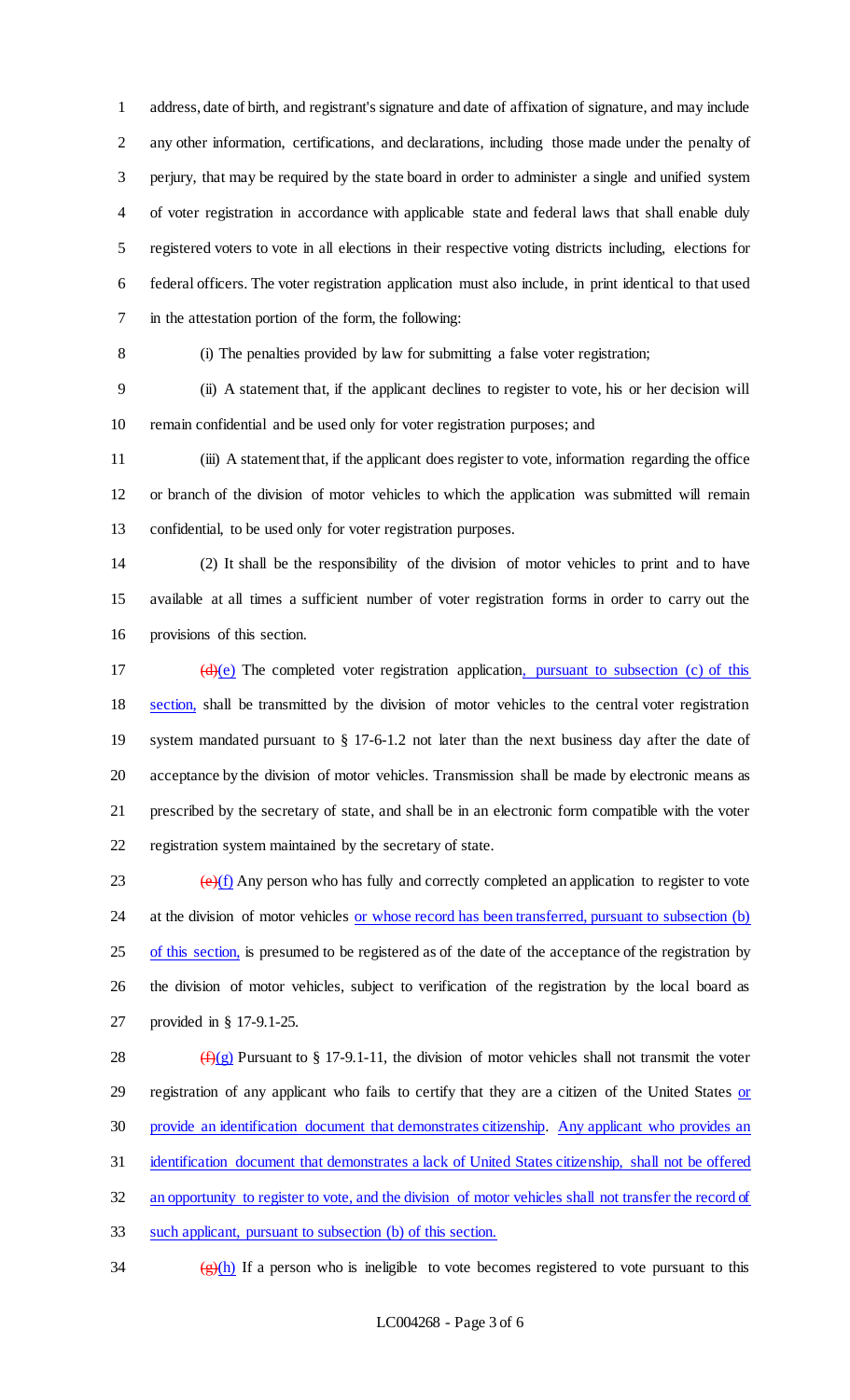section, that person's registration shall be presumed to be deemed officially authorized and not be deemed attributable to or the fault of that person. Notwithstanding the foregoing, anyone who knowingly and willfully provides false information pursuant to this section shall be subject to prosecution under § 17-9.1-12.

 $\frac{1}{2}$  (h)(i) The state board of elections shall have the authority to adopt regulations to implement and administer the provisions of this section, including all registrations taken at the division of motor vehicles.

8  $(i)(j)(1)$  In accordance with Section 7 of the National Voter Registration Act of 1993, 52 9 U.S.C. § 20506, other Other applicable state, local, or education government agencies that the secretary verifies already collect documents that would provide proof of eligibility, including age, citizenship, and residence address, may follow the procedures for automatic voter registration 12 enumerated for the division of motor vehicles as described in subsections (b) through  $\left(\frac{d}{dx}\right)(f)$  of this 13 section, except that such agencies may verify citizenship by database matching or other means deemed reliable by the secretary, instead of verifying documents provided during a transaction.

 (2) Any additional agencies that are designated for automatic registration must follow the rules and protocols established in this section for the division of motor vehicles.

 (3) Any additional agency that collects sufficient information to register to vote multiple individuals through one application for service, shall follow the procedures described in subsections

(b) through (f) of this section for each eligible individual on an application, except that each

20 individual shall be provided with a notice pursuant to subsection (b)(3) of this section.

 (k) Other applicable state, local, or education agencies that do not fall under subsection (j) 22 of this section, but that the secretary verifies collect sufficient information to update the address on existing registration records, may follow the procedures for automatic voter registration, 24 enumerated for the division of motor vehicles, as described in subsections (b) through (f) of this

section for address updates only.

- 26 (l) The documents supplied to the division of motor vehicles and other state, local or education agencies, pursuant to this section, are protected and shall not be provided or disclosed,
- for any reason, to the federal government and any of its agencies.

 $\frac{f(\mathbf{m})}{\mathbf{H}}$  Effective date. The provisions of this section shall take effect thirty (30) days after the administrator of the division of motor vehicles certifies in writing to the general assembly that the Rhode Island motor vehicle licensing system (RIMS) computer system is capable of meeting the requirements set forth in this act. The administrator of the division of motor vehicles shall consult with the secretary prior to making this determination about the computer system.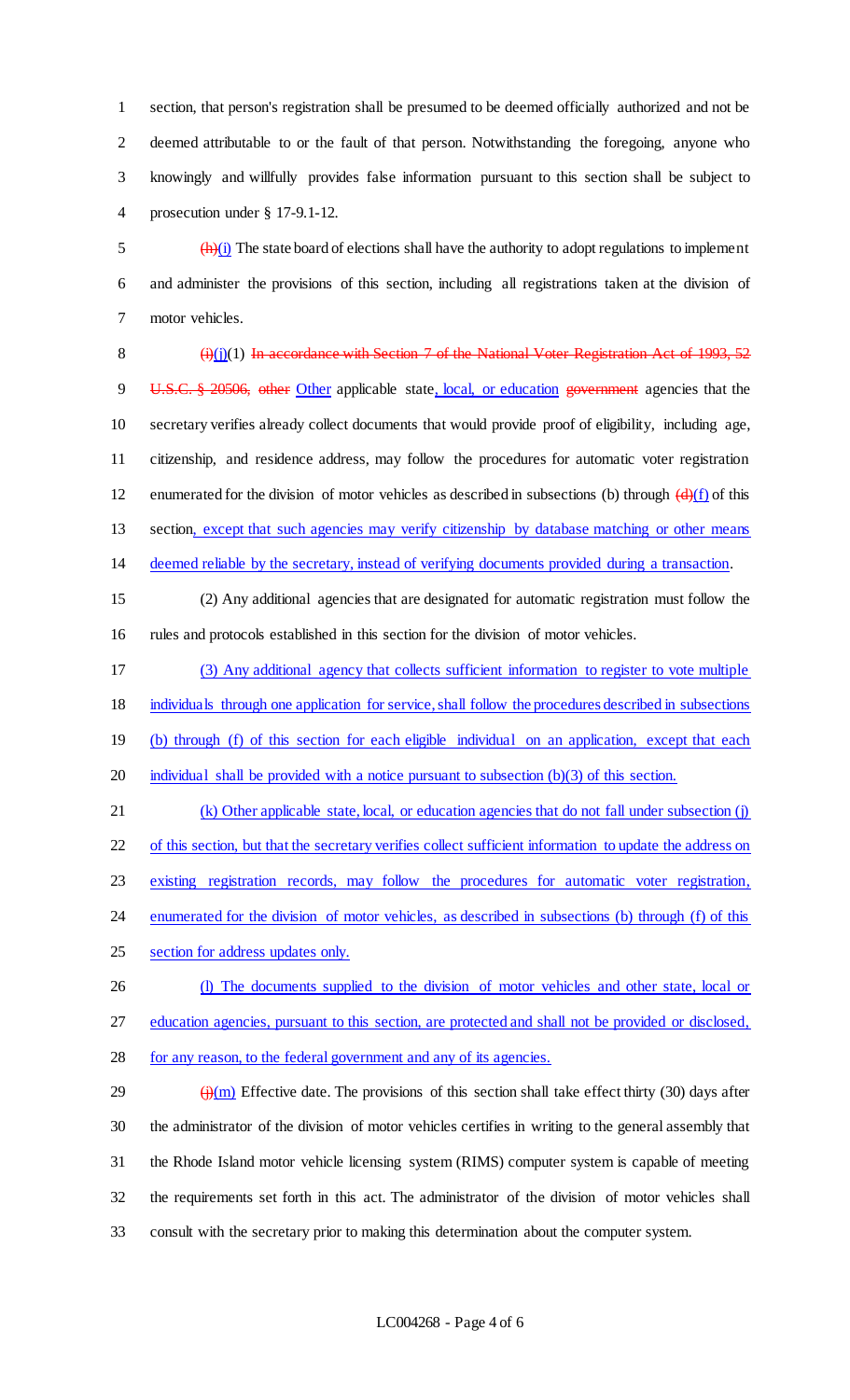======== LC004268 ========